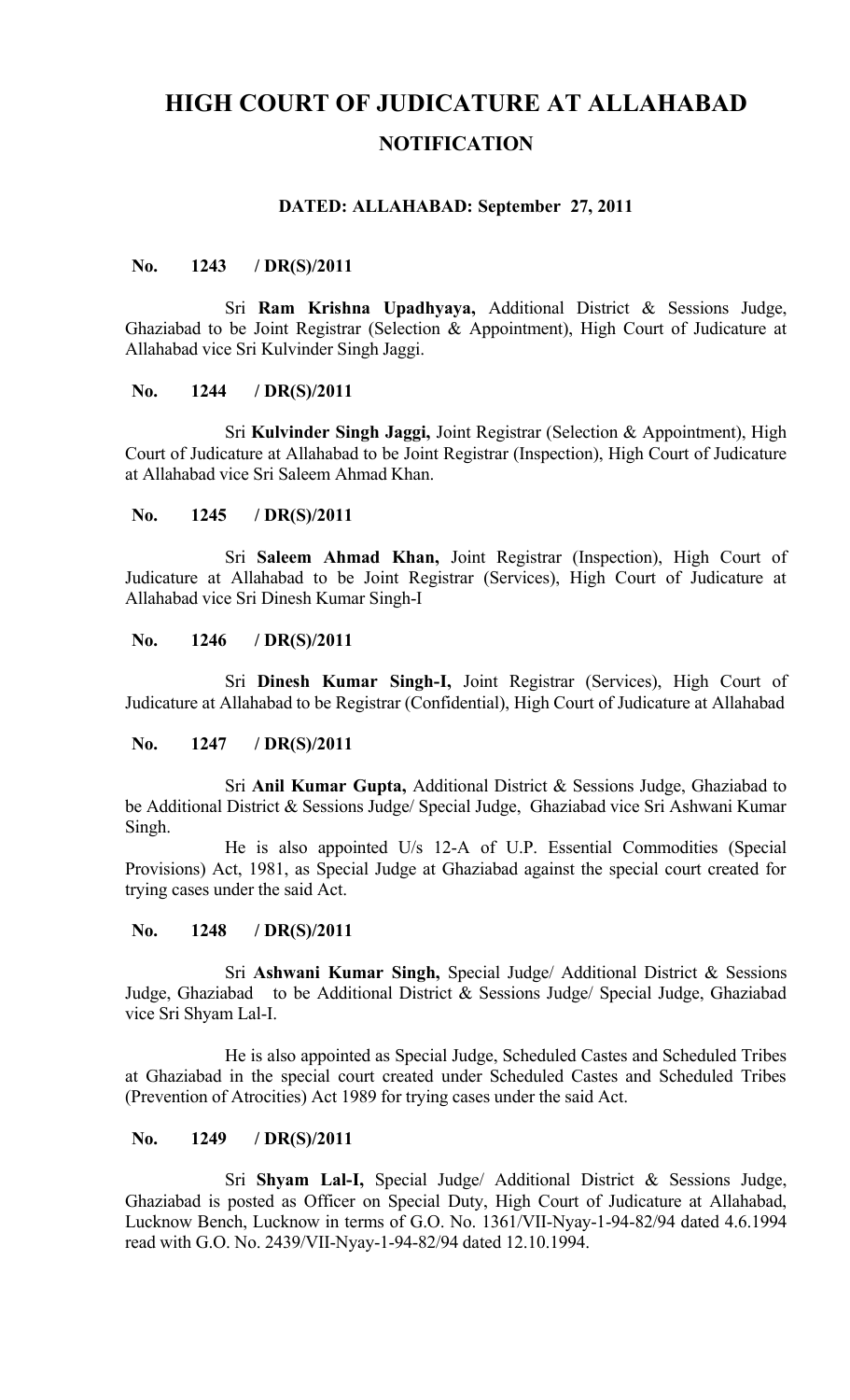# **No. 1250 / DR(S)/2011**

Sri **Devendra Singh,** Additional District & Sessions Judge, Banda to be Additional District & Sessions Judge/ Special Judge, Banda vice Sri Padam Narain Mishra.

He is also appointed U/s 12-A of U.P. Essential Commodities (Special Provisions) Act, 1981, as Special Judge at Banda against the special court created for trying cases under the said Act.

# **No. 1251 / DR(S)/2011**

Sri **Padam Narain Mishra,** Special Judge/ Additional District & Sessions Judge, Banda to be Additional District & Sessions Judge/ Special Judge, Banda vice Sri Ram Adhar Ram.

He is also appointed U/s 5(2) of U.P. Dacoity Affected Areas Act 1983 as Special Judge at Banda against the special court created for trying cases under the said Act.

# **No. 1252 / DR(S)/2011**

Sri **Ram Adhar Ram,** Special Judge/ Additional District & Sessions Judge, Banda to be Additional District & Sessions Judge/ Special Judge, Banda vice Sri Avnish Saxena.

He is also appointed as Special Judge, Scheduled Castes and Scheduled Tribes at Banda in the special court created under Scheduled Castes and Scheduled Tribes (Prevention of Atrocities) Act 1989 for trying cases under the said Act.

# **No. 1253 / DR(S)/2011**

Sri **Avnish Saxena,** Special Judge/ Additional District & Sessions Judge, Banda to be Additional District & Sessions Judge, Banda.

## **No. 1254 / DR(S)/2011**

Sri **Virendra Kumar Srivastava,** Additional District & Sessions Judge, Banda is posted as Officer on Special Duty, High Court of Judicature at Allahabad in terms of G.O. No. 1361/VII-Nyay-1-94-82/94 dated 4.6.1994 read with G.O. No. 2439/VII-Nyay-1-94-82/94 dated 12.10.1994.

## **BY ORDER OF THE COURT,**

## $Sd$ <sup>-</sup>  **(VISHNU CHANDRA GUPTA) REGISTRAR GENERAL**

# **No. 331/ DR (S)/ 2011, Dated: Allahabad: September 27, 2011**

- Copy forwarded for information and necessary action to: 1. The Executive Chairman, U.P. State Legal Services Authority, Third Floor, Jawahar Bhawan Annexe, Lucknow-226001
- 2. Pramukh Sachiv, Niyukti, U.P. Shasan, Lucknow.
- 3. Pramukh Sachiv, Nyay Evam Vidhiparamarshi, Uttar Pradesh Shasan, Lucknow.
- 4. The Special Secretary (Law) and Additional Legal Remembrancer, Government of U.P. Supreme Court (Legal Cell), III Floor, Bar Council of India Building, 21 Rouse Avenue Urdu Ghar Marg, New Delhi.
- 5. The Director, Institute of Judicial Training & Research, U.P., Vineet Khand, Gomti Nagar, Lucknow. (Information available on E-mail).
- 6. The Additional Director, Treasury, Camp Office, First Floor, New Treasury Building, Kutchery Road, Allahabad.
- 7. All the District & Sessions Judges subordinate to the High Court of Judicature at Allahabad. (Information available on E-mail).